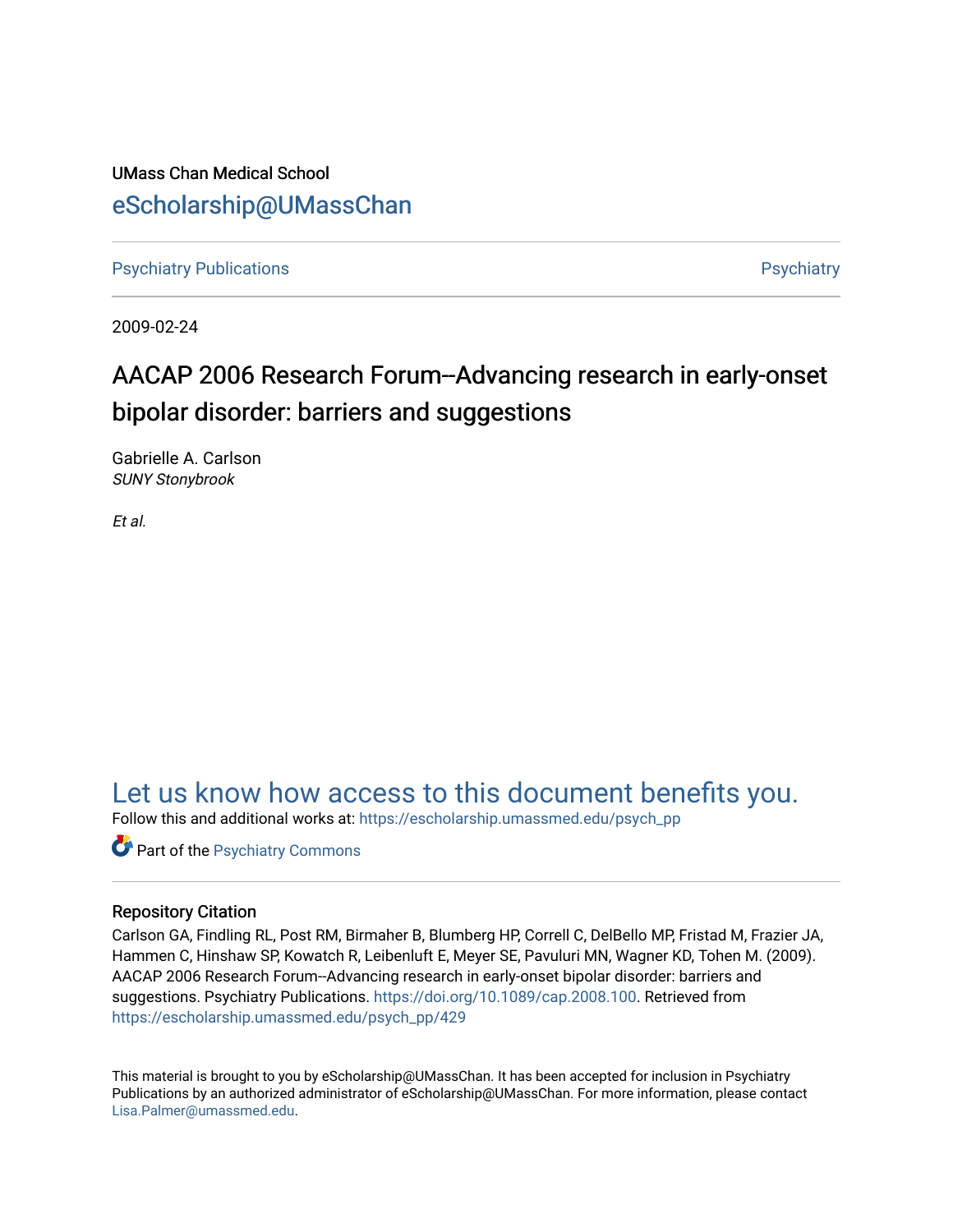# AACAP 2006 Research Forum—Advancing Research in Early-Onset Bipolar Disorder: Barriers and Suggestions

Gabrielle A. Carlson, M.D.,<sup>1</sup> Robert L. Findling, M.D.,<sup>2</sup> Robert M. Post, M.D.,<sup>3</sup>

Boris Birmaher, M.D.,<sup>4</sup> Hilary P. Blumberg, M.D.,<sup>5</sup> Christoph Correll, M.D.,<sup>6</sup>

Melissa P. DelBello, M.D.,<sup>7</sup> Mary Fristad, Ph.D.,<sup>8</sup> Jean Frazier, M.D.,<sup>9</sup> Constance Hammen, Ph.D.,<sup>10</sup>

Stephen P. Hinshaw, Ph.D.,<sup>11</sup> Robert Kowatch, M.D., Ph.D.,<sup>12</sup> Ellen Leibenluft, M.D.,<sup>13</sup>

Stephanie E. Meyer, Ph.D.,<sup>14</sup> Mani N. Pavuluri M.D.,<sup>15</sup>

Karen Dineen Wagner, M.D., Ph.D.,<sup>16</sup> and Mauricio Tohen, M.D., Dr.P.H.<sup>17</sup>

## Abstract

Objective: The 2006 Research Forum addressed the goal of formulating a research agenda for early-onset bipolar disorder (EOBP) and improving outcome by understanding the risk and protective factors that contribute to its severity and chronicity.

Method: Five work groups outlined barriers and research gaps in EOBP genetics, neuroimaging, prodromes, psychosocial factors, and pharmacotherapy.

Results: There was agreement that the lack of consensus on the definition and diagnosis of EOBP is the primary barrier to advancing research in BP in children and adolescents. Related issues included: the difficulties in managing co-morbidity both statistically and clinically; acquiring adequate sample sizes to study the genetics, biology, and treatment; understanding the EOBP's developmental aspects; and identifying environmental mediators and moderators of risk and protection. Similarly, both psychosocial and medication treatment strategies for children with BP are hamstrung by diagnostic issues. To advance the research in EOBP, both training and funding mechanisms need to be developed with these issues in mind.

Conclusions: EOBP constitutes a significant public health concern. Barriers are significant but identifiable and thus are not insurmountable. To advance the understanding of EOBP, the field must be committed to resolving diagnostic and assessment issues. Once achieved, with adequate personnel and funding resources, research into the field of EOBP will doubtless be advanced at a rapid pace.

<sup>2</sup>Department of Psychiatry, University Hospitals Case Medical Center, Cleveland, Ohio.

<sup>8</sup>Department of Psychology, The Ohio State University, Columbus, Ohio.

<sup>&</sup>lt;sup>1</sup>Department of Child and Adolescent Psychiatry, Stony Brook University School of Medicine, Stony Brook, New York.

<sup>3</sup> Department of Psychiatry, George Washington University, Bethesda, Maryland. 4 Department of Psychiatry, University of Pittsburgh Medical Center, Pittsburgh, Pennsylvania.

<sup>5</sup> Departments of Psychiatry and Diagnostic Radiology, Yale University School of Medicine, New Haven, Connecticut.

<sup>6</sup> Psychiatry Research, The Zucker Hillside Hospital, Glen Oaks, New York.

<sup>7</sup> Division of Bipolar Disorders Research, University of Cincinnati College of Medicine, Cincinnati, Ohio.

<sup>9</sup> Department of Psychiatry, UMASS Medical School, Worcester, Massachusetts.

<sup>&</sup>lt;sup>11</sup>Department of Psychology, University of California Berkeley, Berkeley, California.<br><sup>12</sup>Department of Psychiatry, University of Cincinnati Medical Center, Cincinnati, Ohio.<br><sup>13</sup>Unit on Affective Disorders/Pediatrics and Mental Health, Bethesda, Maryland.<br><sup>14</sup>Division of Child and Adolescent Psychiatry, Cedars-Sinal Medical Center, Los Angeles, California.<br><sup>15</sup>Department of Psychiatry, University of Illinois at Chicago, Chicago, Illinois.<br>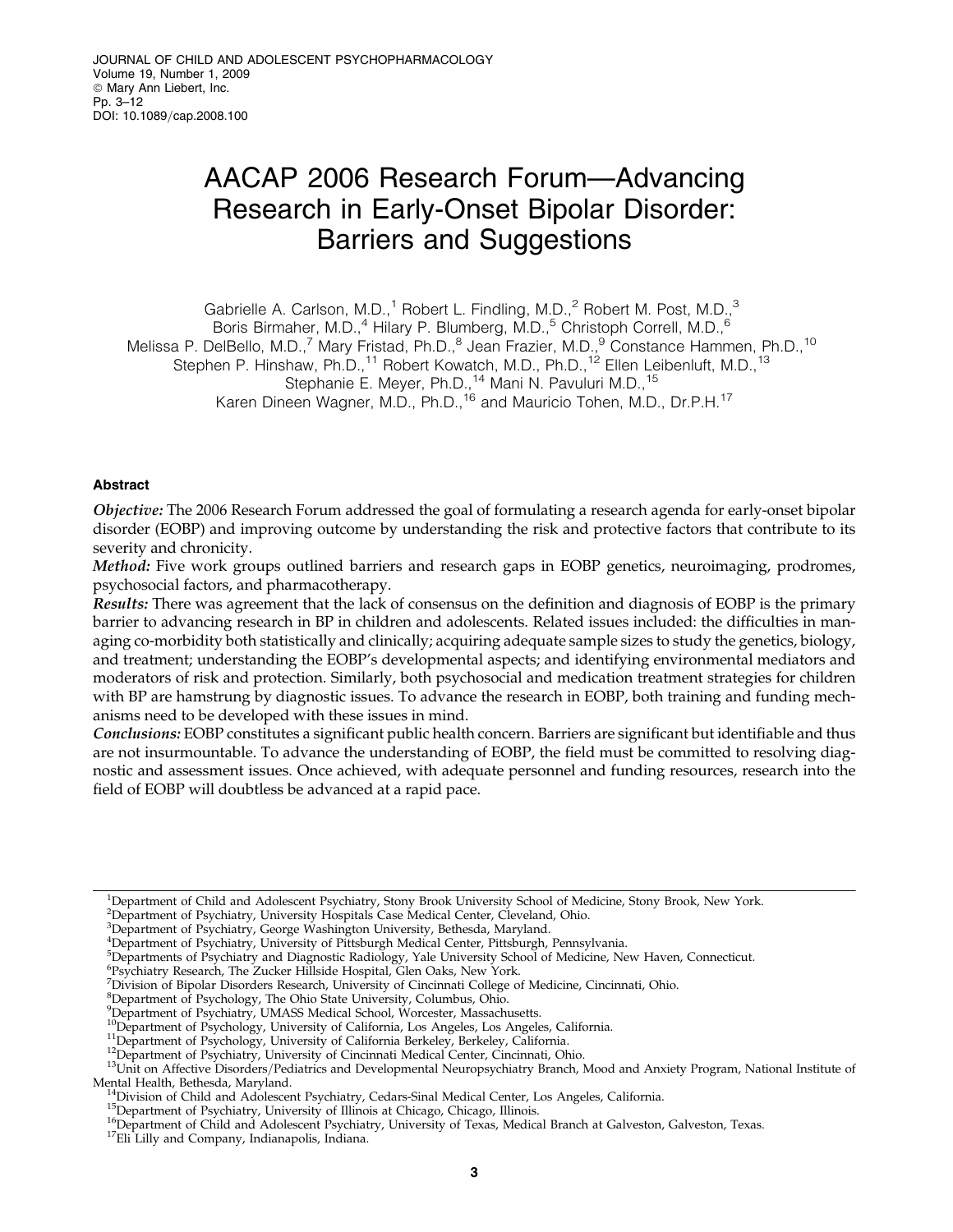#### Introduction

**THE MAIN OBJECTIVE of the American Academy of Child** and Adolescent Psychiatry's Research Forum is to drive the research policy agenda for child and adolescent psychiatry. The 2006 Research Forum was presented with the goal of addressing a research agenda for bipolar disorder (BP) in youths, emphasizing how to improve outcome by understanding the risk and protective factors that contribute to its severity and chronicity.

By all recent accounts, child- and young adolescent-onset bipolar spectrum disorder is a significantly impairing condition that severely disrupts the lives of those afflicted and their families (Pavuluri et al. 2005). Although research on this subject has increased enormously in recent years, we are a long way from knowing how to prevent BP, and our treatments have modest effects at best (see Goodwin and Jamison 2007, pp. 907ff for review). Unfortunately, goals such as treatment and prevention are dependent upon first understanding how to identify cases to be studied. Thus, the primary goal of the research agenda is to refine the multiple definitions of child- and adolescent-onset BP that have been reported in the literature. Clarifying how to identify, describe, assess, and diagnose cases of early-onset bipolar disorder (EOBP) will greatly enhance our ability to meet the rest of the research agenda.

As it was the intention of the forum that lessons about risk factors, co-morbidity, intervention, and prevention may shed light on strategies for research in EOBP, the committee spent a good deal of time reviewing the literature on risk factors, developmental course, and treatments in conditions that often co-occur in children with early-onset BP (e.g., attentiondeficit/hyperactivity disorder [ADHD], oppositional defiant disorder [ODD], and major depressive disorder [MDD]). In addition, the committee reviewed methods of developmental, genetic, and neuroimaging studies of these other disorders, again to determine if useful methods, approaches, and strategies could be used to study the children who suffer the complex psychopathology described as EOBP.

Thus, after a review of what is known about BP in youth, what is known about risk and protective factors in ADHD, ODD, and MDD, and what has been done in genetics and neuroimaging in other disorders, the work groups divided up to develop a strategy on how best to advance the field of study of EOBP.

#### Methods

Five workgroups were charged with identifying hurdles in important domains to be surmounted so that research on the etiology and prevention of EOBP can be conducted. These domains were: genetics (because of the high heritability of the disorder), neuroimaging (because of its promise of providing insights into the biology of the illness), pharmacotherapy (because of its importance to intervention), prodromes (because of the need to understand very early manifestations of illness and the potential for prevention), and psychosocial factors (because of their impact on illness emergence, persistence and treatment response). Recommendations were also solicited.

#### **Results**

There were many overlaps to the perceived barriers interfering with research progress. These overlaps and our recommendations have been summarized and synthesized below and in the discussion.

#### Topic #1: Definition and assessment of BP

The biggest and most consistently agreed upon barrier for progress in research on BP in children and adolescents remains the lack of consensus regarding the definition, ascertainment, and even the name of the disorder (Goodwin and Jamison 2007). There is increasing agreement that EOBP exists. The current debate focuses on how frequently it occurs, and whether bipolar spectrum disorders are the appropriate diagnostic home for seriously impaired children who have severe aggression, problems with hyperactivity, impulsivity and inattention, and mood instability. There is disagreement about whether these mood-dysregulated children meet narrow Diagnostic and Statistical Manual of Mental Disorders, 4<sup>th</sup> edition (DSM-IV) (American Psychiatric Association 1994) criteria or would meet narrow criteria if criteria were modified, if children have a particular bipolar subtype, or they have one of many conditions that may present with aggression, inattention and mood instability. We have arrived at the controversy for several reasons: (1) DSM favored cross-sectional symptoms over history (Andreasen 2007); (2) neither insurers, the Food and Drug Administration (FDA) (for treatment studies) nor funding agencies want to contend with diagnostic ambiguity; (3) DSM-created co-morbidity but not a way to reassemble multiple disorders to define subgroups of children; (4) impulsive, affective aggression has been difficult to classify (Connor 2002). Reframed as mood instability, it is no less complicated. Unfortunately, fitting what is likely a multitude of childhood disorders into one diagnostic category originally developed for the study of adult BP remains unsatisfactory at best and destructive at worst. It is destructive both because we do not know which children are being described and thus do not know how to understand research findings, and because the valid scientific questions that have arisen have been framed in ways that cast doubt on the entire profession.

1. Barriers. Barriers begin with lack of agreement about how to name children being described in publications. Inconsistently referred to as pediatric or juvenile BP, juvenile or pediatric mania, prepubertal and pubertal BP, or narrow/ intermediate/broad phenotype, these names may or may not refer to the same exact condition, and may or may not refer to children with more generic mood dysregulation. For consistency, we will use the term EOBP to refer to onset of mania at  $\leq$ 18 years, and very-early-onset (VEOBP) to onset of mania at  $\leq$ 12 years of age. The term "bipolar" may refer to the entire spectrum, so some studies include BP I, II, and not otherwise specified (NOS), or to the acute manic episode itself. Studies do not always clarify if subjects are acutely ill at the time of assessment, manic or hypomanic (a severity dimension), or if lifetime mania is being ascertained while the patient is euthymic or depressed. The distinction between levels of severity or between current and lifetime mania is important to understanding results of biological studies. For instance, severity of illness impacts treatment outcome in ADHD (Hinshaw 2007) and depression (Curry et al. 2006).

2. Operationalizing criteria. Although structured or semistructured interviews are used to establish diagnoses,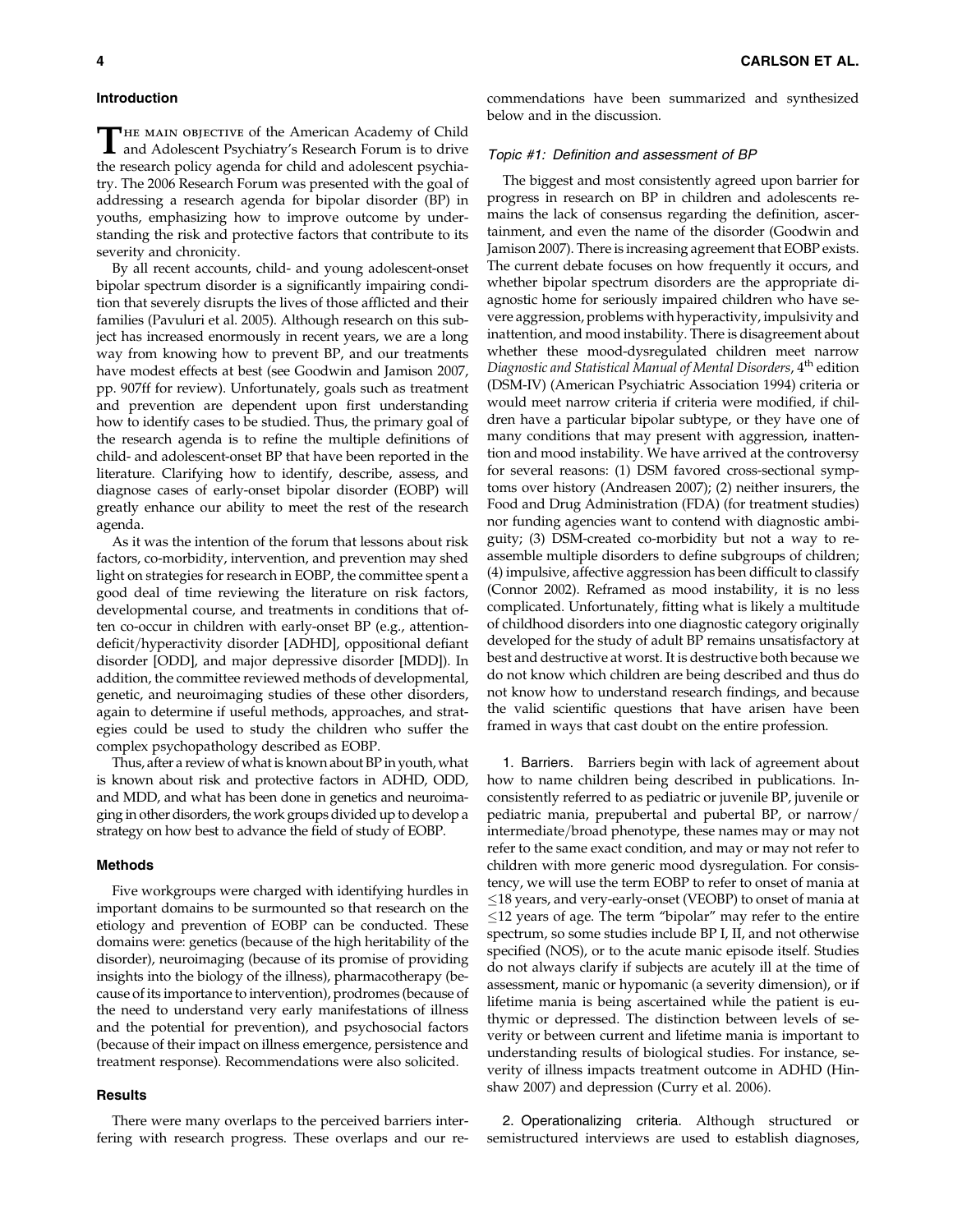researchers differ on how they elicit, assess, characterize, and count criteria (Youngstrom et al. 2006). The degree to which these decisions influence their sample selection and ultimate findings is unclear (Galanter et al. 2008). There is, as yet, no ''right or wrong'' about the various approaches—only that the end result means that sample A may sound superficially like sample B (i.e., both have "BP"), but may contain people who would not be included in sample B.

Classic manic depression, as described by Goodwin and Jamison (2007) (pp. 29–87) is apparently very uncommon in VEOBP (Harrington and Myatt 2003). As the boundaries of BP have broadened, the symptoms and diagnosis have become more common in both youth and adults (Biederman et al. 2004; Hirschfeld and Vornik 2004).

Investigators disagree about the necessity for euphoria or grandiosity to be present (Geller et al. 2002; Leibenluft et al. 2003). Some feel that severe irritability/explosiveness is the defining feature of VEOBP (Mick et al. 2005). Research on the taxonomy of irritability is clearly needed. It is important to distinguish the level of reactivity inherent in the definition of irritability from the subsequent response. The development of psychometrically valid scales for irritability separate from those designed to measure aggression and mania would facilitate etiologic as well as treatment research ( Jensen et al. 2007).

3. Episodes. In acute mania, the relative rapidity of change from premorbid functioning helps make clear an episode's onset. Return to a premorbid level of functioning with very mild or no symptoms defines the offset. Without a clear onset and offset, disentangling episode onset from developmental shifts (onset of particularly terrible twos or threes, stressful transitions to school in a child with other problems), or defining ''stable baseline'' in someone who is still very young may be difficult. There are several questions that arise about episodes. One is how long symptoms need to co-occur to have predictive validity for future BP. Some young people with classic manic symptoms that may last for less than 4 days and subsequently develop full BP I or BP II (Birmaher et al. submitted). Another is whether EOBP is exclusively an episodic illness (narrow-phenotype BP) or whether it also encompasses nonepisodic deficits in emotion regulation (e.g., severe mood dysregulation). The intramural National Institute of Mental Health (NIMH) bipolar program is attempting to address that question (Leibenluft et al. 2003) with longitudinal studies (e.g., Brotman et al. 2006), family history research (e.g., Brotman et al. 2007), and specific studies of brain mechanisms (e.g., studies of the impact of reward, punishment, and frustration on attention in pediatric BP) (Rich et al. 2007).

4. Pervasiveness of symptoms. Both  $DSM-III/IV$  and the International Statistical Classification of Diseases, 10<sup>th</sup> revision (ICD 10) recognize the need for ADHD symptoms or some impairment to be present in more than one setting; ICD 10 requires the full disorder in two settings. There is no such consideration for mania because the symptoms were developed from pervasively ill adults, usually hospitalized (Goodwin and Jamison 2007, pp. 89–115). A condition that occurs in only one setting likely differs from one that is pervasive. A child with less severe hypomania may be more situationally contained than one with psychotic mania. A different disorder, anxiety, may cause a child to behave well at school because  $s$ /he is self-conscious and be subsequently symptomatic at home where  $s$ /he is comfortable. The implications of manic symptoms in only one setting clearly need further research to determine, among other things, whether inconsistent observations across settings rule out the diagnosis of mania or imply a less severe condition.

5. Information variance. Parents are always interviewed, but some researchers only interview children over age 12; others interview all youths. However, it is not always stated whether criteria are met by symptoms from parent, from child, some from each (the "OR" rule), requires both parent and child to agree (the "AND" rule), or uses parent-only information if there is disagreement. Decisions about informants need more than a simplistic "and/or" rule (Kraemer et al. 2003). In genetic studies, heritability estimates in children may change depending on informant source (Thapar and Rice 2006).

6. Long-term stability of diagnosis in VEOBP. If a lifetime manic or hypomanic episode is endorsed at one time and not another, it is assumed that its presence is the accurate report. Yet both false-positive and false-negative reports are problematic.Mild episodesmay bemissed (Kendler et al. 2001), but recall may not accurately distinguish manic symptoms from co-morbid symptoms of anxiety, agitation, or ADHD. Although there are adult studies of longitudinal reliability of major depression (Kendler et al. 2001) and psychosis (Schwartz et al. 2000), diagnosis and stability of diagnosis of mania or hypomania over more than a year or two has barely been explored in adults (Fraguas et al. 2008; Ruggero et al., 2009) let alone in children and adolescents. A further potential confound occurs when informants change from parent to offspring.

#### Topic #2: Managing co-morbidity

Co-morbidity, whether it represents true co-occurrence of disorder or is a sign of illness severity, complicates treatment and outcome (Carlson et al. 2002; Consoli et al. 2007). For EOBP, common co-morbid disorders include ADHD and  $ODD/$ conduct disorder (CD), anxiety disorders, and, in teens, substance abuse. Other possible co-morbidities, like autism spectrum disorders, or disorders co-morbid with ADHD, like learning and language disorders, are not usually assessed (Cohen et al. 1989; Carlson and Meyer 2006). Some conditions that may occur, like those involving sensory integration or social skills deficits, have no DSM label and therefore have no way of even being coded. Co-morbidities, whether identified or not, undoubtedly affect outcome (Carlson et al. 2002; Lahey 2008).

Handling co-morbidities is challenging. Ascertaining the presence of another condition is addressed differently by different research groups. For instance, some researchers may count the same symptom (e.g., hyperactivity) toward both ADHD and mania. Others specify that hyperactivity can count toward the diagnosis of mania only if it begins (or worsens over a baseline level) at the same time as the change in mood. Another point of inconsistency between research groups is whether to even consider a condition co-morbid unless it is present only when the youth is euthymic.

Inclusion of a co-morbid disorder requires decisions about how to account in the data analysis not just for the specific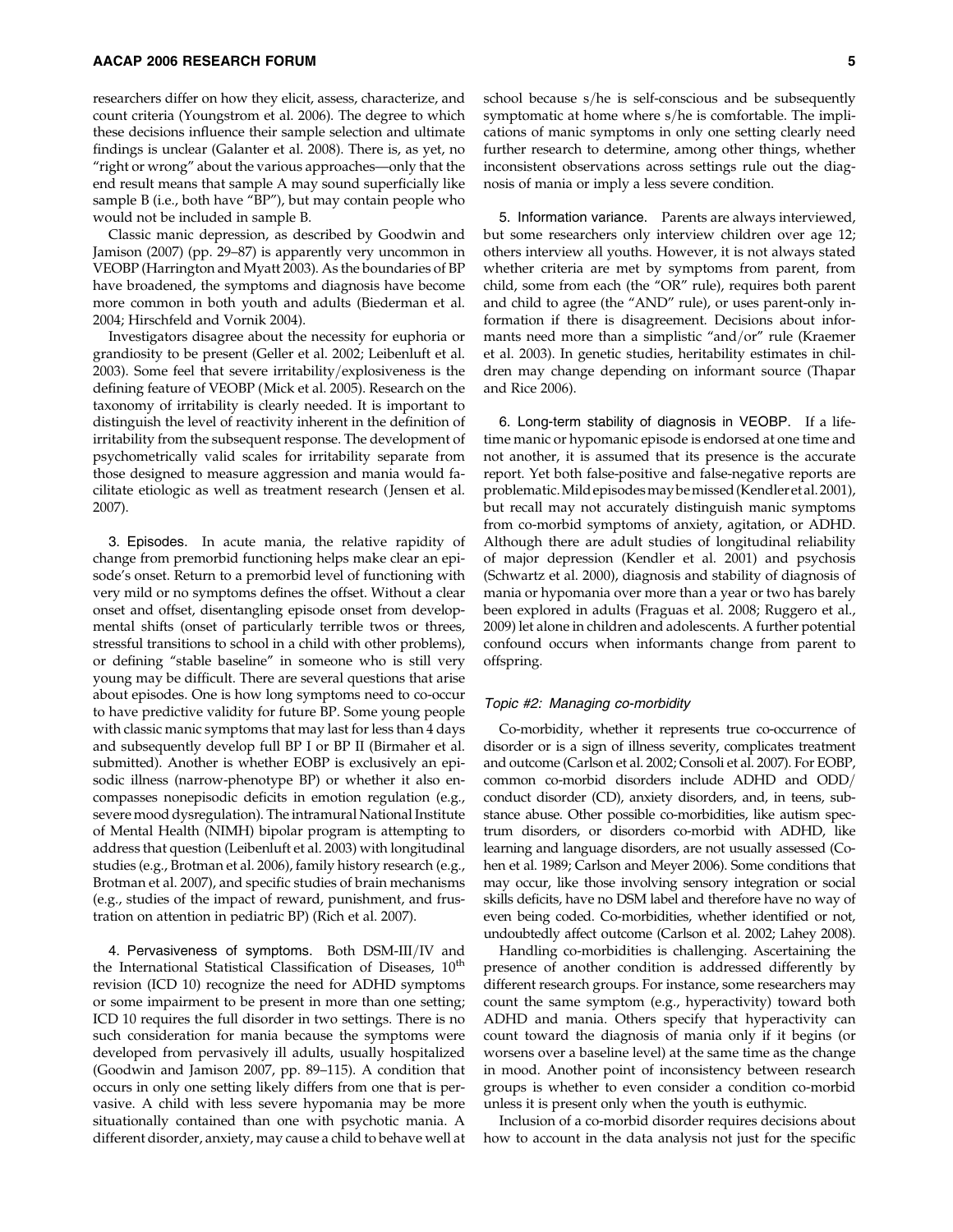disorder but also for the cumulative impact and increased severity that co-morbidities confer on outcome in general and treatment in particular (Curry et al. 2006; Consoli et al. 2007; Hinshaw 2007). In addition, each co-morbidity has its own neurobiology, genetics, and level of severity. However, exclusion of co-morbid disorders limits the ecological validity of studies, not to mention the sheer difficulty of finding children without a comorbid disorder.

### Topic #3: Acquisition of adequate sample sizes

A barrier to understanding EOBP, its neuroscience (including imaging and neuropsychological studies), treatment (psychopharmacologic and psychosocial), and outcome is acquiring adequate sample size. The narrower the definition of EOBP that is used, the longer it takes to collect a reasonable number of patients to study. However, in the absence of a good sample description, unacknowledged heterogeneity is introduced. Depending on the nature of the study, this is more or less important. Certain phenotypes used in genetic studies (e.g., the Child Behavior Checklist-juvenile/pediatric bipolar phenotype) (Biederman et al. 1995) lend themselves to easy definition and identification and have yielded important findings in terms of heritability (Althoff et al. 2006), but relevance to BP has not been consistently demonstrated (Meyer et al. 2008; Volk and Todd 2007).

## Topic #4: Standardization of measures across sites

One approach to collecting large samples is the performance of multisite studies. These raise important issues with regard to standardizing measures across sites. Reliability of interviews and rating scales is possible within and across groups, and some important multisite studies are already underway. Especially careful consideration needs to be given in the design of multi-site neuroimaging studies. There are numerous potential sources of variability across sites that need to be taken into account which include magnetic resonance imaging (MRI) data acquisition (e.g., scanner manufacturer, field strength, sequence specifications), preprocessing (e.g., preprocessing software, parameters, normalization templates), analysis tools (e.g., investigator preference for use of widely available software such as statistical parametric mapping [SPM], http://www.fil.ion .ucl.ac.uk/spm/; FSL, http://www.fmrib.ox.ac.uk/fsl/; or Freesurfer, www.nmr.mgh.harvard.edu/freesurfer/, or sitespecific home-grown software) and performance of software operators (e.g. in anatomical determinations such as in regionof-interest delineations). Testing of reliability across sites is recommended but is labor intensive.

#### Topic #5: Developmental psychopathology

Understanding symptoms of EOBP requires understanding the development of: (1) emotion regulation (which is relevant to our understanding of mood lability, mood ''swings'', pathological euphoria and irritability) (Cole and Hall 2008); (2) reality testing (which is relevant to the concept of grandiosity) (Caplan et al. 2000); (3) temperament (which, like comorbidity, is likely to interact with, and depending on the temperament, worsen the disorder) (Rutter et al. 2006; Klein et al. 2008; Lahey 2008); (4) social cognition and language development that is, receptive, expressive and pragmatic (which impacts both outcome) (Lahey 2008) and accuracy of reporting symptoms that require meta-cognitive ability.

Imaging researchers are increasingly incorporating neurodevelopmental perspectives into studies of BP. These have led to recent advances in the identification of limbic regions involved in EOBP, and research designed to identify continuities and discontinuities in the involvement of limbic circuitry in pediatric and adult presentations of BP (DelBello et al. 2004; Frazier et al. 2005; Blumberg et al. 2006; Rich et al. 2006; Pavuluri et al. 2007). Puberty plays an important role in brain development (Blakemore and Choudhury 2006) and is associated with a dramatic increase in rates of depression and schizophrenia; however, there has been a paucity of research investigating the role of puberty in BP. Future investigations that address peripubertal brain changes and neurodevelopmental trajectories in girls and boys associated with the emergence of bipolar symptoms may be pivotal in our understanding of the pathophysiology of the disorder.

## Topic #6: Identifying children at risk and the need for longitudinal studies

Affective and behavioral symptoms in children at familial risk for BP may portend significantly impairing BP I (Lapalme et al. 1997; Hillegers et al. 2005; Meyer et al. 2006; Duffy et al. 2007). However, these nonspecific symptoms may be on the bipolar spectrum, harbingers of other behavior disorders separate from or co-morbid with BP, or transient developmental deviations from the norm. As with most dimensions, the boundaries between the upper limit of normal and early disorder are muddy. Moreover, if schizophrenia is any example, many years elapse between the onset of nonspecific behavioral disturbance, development of idiosyncratic thoughts and perceptions, and ultimate psychosis (Maziade et al. 1996). The relationship of behavioral symptoms and the eventual development of psychosis are much more easily demonstrated retrospectively than prospectively. To delineate a bipolar prodrome clearly, then, a key first step is agreeing on the actual disorder, then on what its prodrome is, then who among children at risk has the prodrome, and finally who of these progresses to final disorder, versus remits, versus remains subthreshold but symptomatic (Correll et al. 2007). To do that, longitudinal studies of high-risk youth will be necessary.

#### Topic #7: Psychosocial risk factors

Concepts from developmental psychopathology (Cicchetti 1984; Rutter et al. 2006) have drawn increasing attention to the early origins of risk for depression, including studies of children of depressed parents. An emphasis on the unfolding of critical developmental tasks, the interplay between organism and environment, and the effects of earlier adaptations and dysfunctions on later development, have informed our understanding of recurrent depression as largely a disorder of early onset accompanied by multiple failures of adaptive learning or maladaptive transactions among personal biopsychosocial vulnerabilities and environmental adversities (Costello et al. 2002; Kendler et al. 2006). Earlier adaptive difficulties portend later cognitive, school, and social maladjustment, typically leading to greater levels of symptomatology, in a pernicious cascade of interacting factors including, possibly, poorer response to treatment (Curry et al. 2006).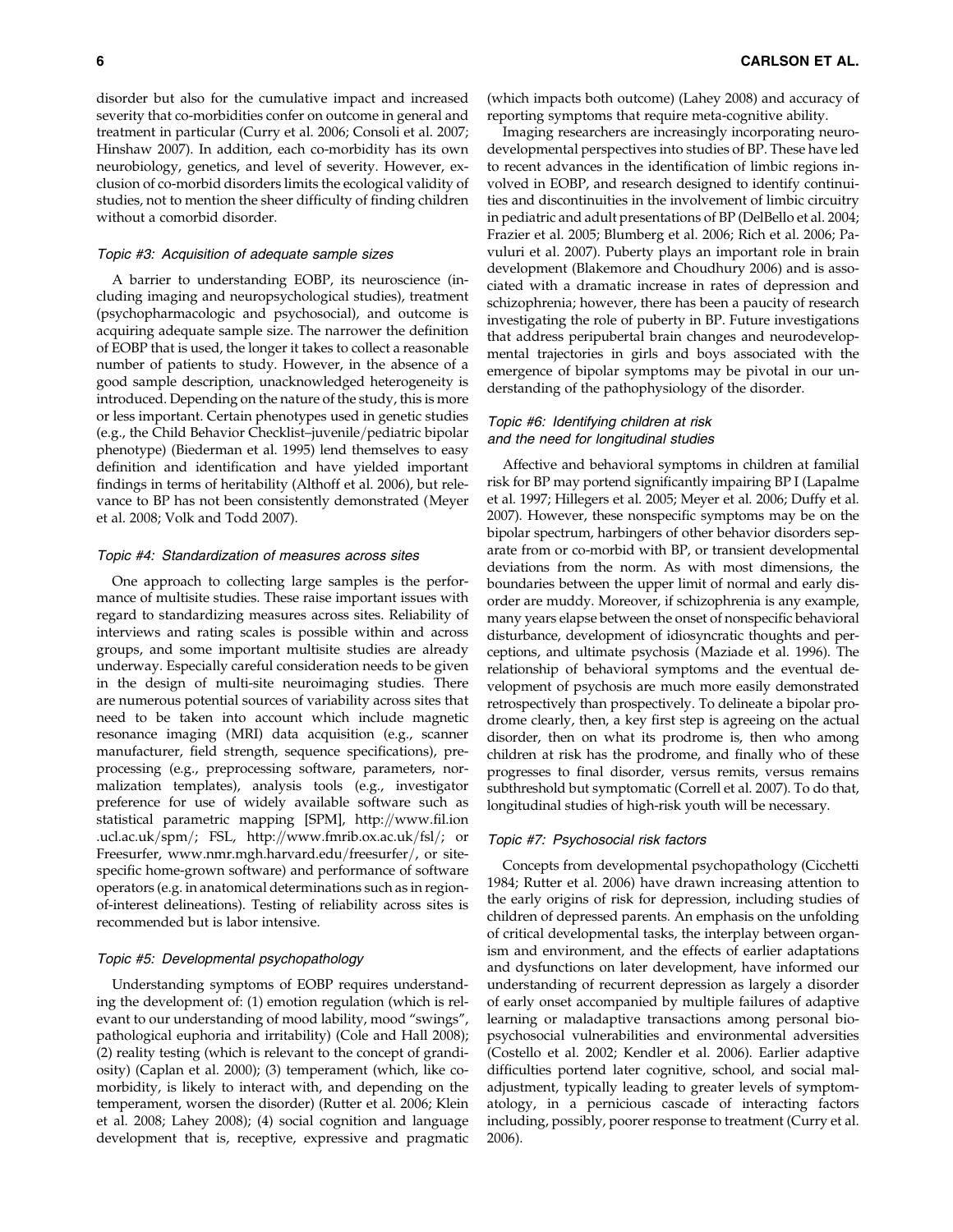Similarly, there are suggestions that life events, cognitive vulnerability, the cognitive vulnerability-stress combination, poor parenting, and maltreatment play a role in the onset and course of EOBP (Alloy et al. 2005). Low socioeconomic status (SES), stressful life events, cognitive style, negative, hostile parenting as reflected in low maternal warmth, poor social supports, parent divorce and conflict, low levels of family cohesion and organization, increased family conflict, and physical and sexual abuse have all been identified as risk factors for development or exacerbation of EOBP (Leverich et al. 2002; Tillman et al. 2003; Alloy et al. 2005; Birmaher et al. 2006; Kim et al. 2007). Other negative course indicators include rapid cycling, suicidal behavior, and high rates of comorbidity (Leverich et al. 2002). Insecure attachment is a risk factor for emotional dysregulation and externalizing disorders among offspring of parents with BP (Zahn-Waxler et al. 1988; Speltz et al. 1999; Shaw et al. 2001). Prenatal risk factors, including exposure to prescribed medications (Pavuluri et al. 2006) and nonprescribed substances (O'Connor et al. 2002), may be important predictors of EOBP.

Although there has been increased interest in nongenetic contributions to BP, much more work is needed to understand complex environmental risk and protective factors and their interaction with genetic risk (Meyer et al. 2004; Moffitt et al. 2005). Multiinformant measures and methodology that allow disentangling the impact of various psychosocial measures on severity and co-morbidity versus a specific impact on BP will be needed.

## Topic #8: Genetics

Both BP and its age of onset appear to be influenced by genetics (Faraone et al. 2004; Althoff et al. 2005), and while considerable research has focused on genetic contributions to the adult-onset phenotype, little is known about the genetic, environmental, gene–gene, or gene–environment interaction influences on EOBP. Behavioral genetic data and molecular genetic studies to date support both genetic and environmental contributions to EOBP (Geller et al. 2006). BP is familial (Geller et al. 2006; Hirshfeld-Becker et al. 2006; Brotman et al. 2007; Rende et al. 2007), and considerable research has focused on genetic risk factors for BP in adults (Hayden and Nurnberger 2006). Far less genetic research has been done on EOBP. Of the strategies available to the psychiatric geneticist (family studies, twin studies, adoption studies, whole genome association, methylation, or copy number variation, linkage, and simple association studies), the majority of studies to date have been family studies. These reveal that early-onset psychopathology (ADHD, ODD, CD, MDD and EOBP) is more common in offspring of parents with BP. It has also been shown that some but not most children with suggestive bipolar symptoms grow up to have adult BP, although far more have a wide variety of other psychopathologies (Meyer et al. 2008). Twin studies of 'markers' of EOBP indicate that the broadly defined condition is different from other common psychopathologies (Hudziak et al. 2005). Of the four molecular genetic studies in EOBP probands, one found an association with the *val66* allele of the brain-derived neurotrophic factor (BDNF) gene (Geller et al. 2004a), while another found evidence of linkage to chromosome 9q34 (Faraone et al. 2006).

Hampering progress in genetics, not surprisingly, is the lack of a clearly defined, replicable phenotype. Certain forms of genetic studies require very large sample sizes (ideally, in the thousands), thus multisite studies are essential and will require common criteria and assessment techniques, so that large samples can be collected from multiple sites.

### Topic #9: Need for treatment studies and predictors of response

Data suggest that, compared to those in adults, episodes of mania and depression in youth are more protracted, and mood is less stable even within an episode of mania or depression, both of which contribute to poor prognosis (Geller et al. 2004b; Birmaher et al. 2006). High rates of co-morbidity with conditions that themselves have poor prognoses (e.g., ADHD with co-morbid oppositional-defiant or conduct disorder) confer a poor outcome (Lahey 2008). We need more effective medications and treatment strategies to treat mania and depression and prevent relapse to forestall this outcome.

Difficulty acquiring large enough homogeneous samples to demonstrate efficacy and examine response predictor as well as lack of a uniform approach to co-morbidity are problems. Negative publicity surrounding clinical research in general hampers public support. Retention in short-term pediatric trials has been adequate, but could be better. Retention in longer-term treatment trials is perhaps understandably worse.

There are substantive gaps between the ideal development of a drug as a treatment for a condition and what currently is occurring in the field of EOBP, including:

1. Determining the appropriate doses of medication: This requires knowledge of the biodisposition of a drug (Kearns et al. 2003). Failure to determine appropriate dosing strategies adequately can influence the outcome of medication treatments (Findling 2004).

2. Identifying a therapeutic window from minimally effective to maximally tolerated: This is generally accomplished by performing prospective studies in youth with the disease entity in question, that examine safety and tolerability of different dosing strategies. These studies must identify the right starting dose, the rate of upward dose titration (if it is necessary to achieve a target dose), and the therapeutic dose range. Unfortunately, these fundamental pharmacological parameters are oftentimes not identified in youth prior to the conduct of definitive placebo controlled trials.

3. The results of safety and efficacy studies in youth are not available to inform their treatment until several years after they are marketed for adults.

4. Many youths will receive drug therapy for a protracted period of time. Studies that examine these agents' long-term safety and effectiveness need to be conducted.

There are other key areas of unmet need for treatment research in general:

1. There are key unstudied patient populations, including children younger than 10 and patients who have bipolar spectrum conditions.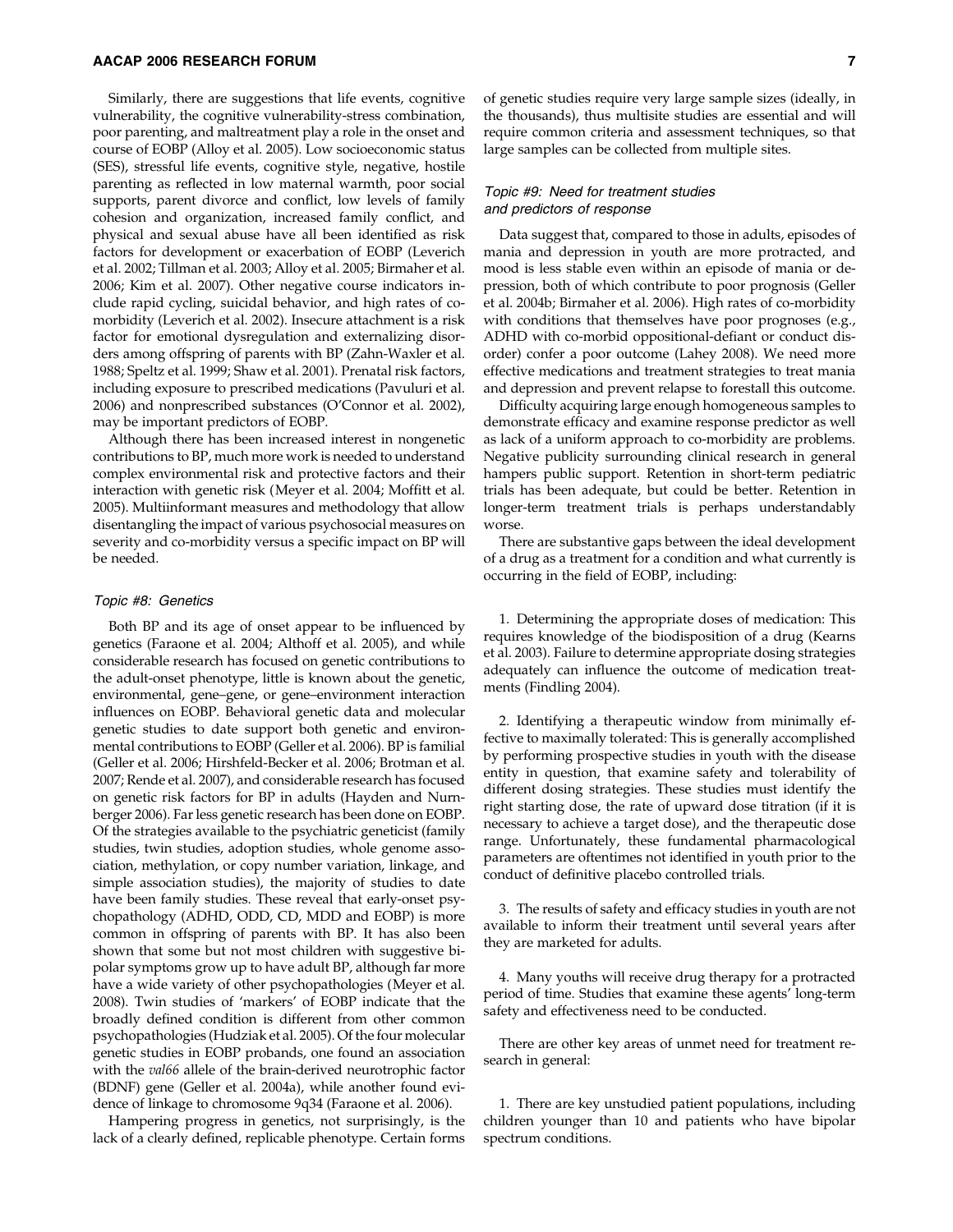2. Patients with EOBP with substantive co-morbidities often are not enrolled in clinical trials. Moreover, the co-morbid conditions themselves need treatment.

3. The sheer number of family/environment/ developmental factors important in other disorders means that nonmedication strategies will be needed and need to be studied along with medication interventions (Pavuluri et al. 2004; Fristad 2006; Miklowitz 2008). In adults with BP, these controlled nonpharmacologic interventions are demonstrating success in increasing medication adherence and increasing time before the next relapse.

4. Both the Multimodal Treatment Study of Children with ADHD (MTA) and Treatment for Adolescents with Depression Study (TADS) trials found important moderators and mediators of favorable treatment response (Curry et al. 2006; Hinshaw 2007). In essence, these consisted basically of less severe and less complicated illness and better-functioning families. These are also predictors of better outcomes in EOBP in general, as noted earlier, but should be examined with respect to treatment response as well.

5. Pharmacogenomic studies that can examine genetic mediators of both treatment response and adverse events are needed.

6. Incorporating neuroimaging techniques into treatment research may be able to provide useful insights (DelBello et al. 2006; Moore et al. 2007). The effects of interventions on the brain can be evaluated using several neuroimaging approaches: (a) comparing subjects taking medications to those who are not; (b) combining neuroimaging studies with treatment trials to assess neurobiological predictors of individual treatment response; and (c) assessing children treated acutely and longitudinally to ascertain immediate and chronic medication effects.

## Topic #10: Lack of research funding and people to do the research

Every condition has advocates clamoring for more government research dollars. To advance the needed research agenda, EOBP will need this as well. There is a shortage of people equipped to do the research. Focused and dedicated support from stakeholders, such as those who have worked successfully in autism research, is needed for this condition.

## Recommendations

1. Adequate characterization of the heterogeneous group of children who are significantly impaired with mood related problems might be achieved in several ways:

(a) Convening one or several reconciliation meetings with the goal of arriving at inclusive definitions and assessment techniques, information to be solicited beyond symptom criteria, and from whom to obtain the information. In conjunction with this, a glossary would be compiled that would clearly operationalize symptoms such as irritability, euphoria, and grandiosity, which can be difficult to elicit accurately and diagnose in a developmentally and gender-sensitive fashion.

A reconciliation approach would allow all research groups to understand where different phenotypic definitions fit into the broader picture. What has complicated work up to now is that investigators say they are using the same criteria, methods, and terms but use and define them differently (Youngstrom et al. 2006).

(b) In addition, research groups would provide information, perhaps using the ''article-plus'' format, or in a publicly available website, in much greater detail than is usually described in scientific journals about the specific methods employed in their studies. This would entail not only worded descriptions but also taped material to disclose how certain patient responses to questions were interpreted or how certain diagnostic decisions were made. This could facilitate the interpretation of scientific results generated from different research groups and could help provide insights regarding why between-site differences in study results sometimes occur. The difference between a reconciliation and a consensus conference is that differences are highlighted and allowed in the former as long as they are operationalized and identified.

(c) When significant differences in conceptualization of ADHD were found between the United States and United Kingdom, a study was organized using case material rated by experts in both countries to determine where the source of invariance arose (Prendergast et al. 1988). A recent, limited version of that study done on children with manic symptoms indicated similar discrepancies in how information was interpreted (Dubicka et al. 2008). A more extensive study to illustrate discrepancies and refine ways of eliminating them might be useful.

2. The need for multisite/collaborative endeavors. Multisite studies can facilitate enrollment of larger sample sizes than are generally feasible in single-site studies, increasing statistical power. However, harmonization of ascertainment and assessment is mandatory for multisite studies. Formation of a treatment outcome network for EOBP similar to the adult Systematic Treatment Enhancement Program for Bipolar Disorder (STEP-BP program) (Sachs et al. 2003) is another approach that would allow collection of longitudinal, naturalistic data about effectiveness and tolerability of treatment.

3. Sample selection. Recognizing the heterogeneity of children with mood dysregulation, it would be informative to include for longitudinal study a group of youth with mood dysregulation and manic symptomatology and patients demonstrating specific expressions of bipolarity. Such a study could clarify how greater or lesser degrees of specificity impact outcome or are affected by development, co-morbidity, and the like.

4. Treatment studies. The FDA has limited industrysponsored treatment studies to people with definable diagnoses. Studies are needed of children with explosive behavior. One possibility would be to use groups of children with ADHD and co-morbid  $ODD/CD$  with levels of explosive behavior similar to that of bipolar spectrum youths to clarify similarities and differences in treatment responses.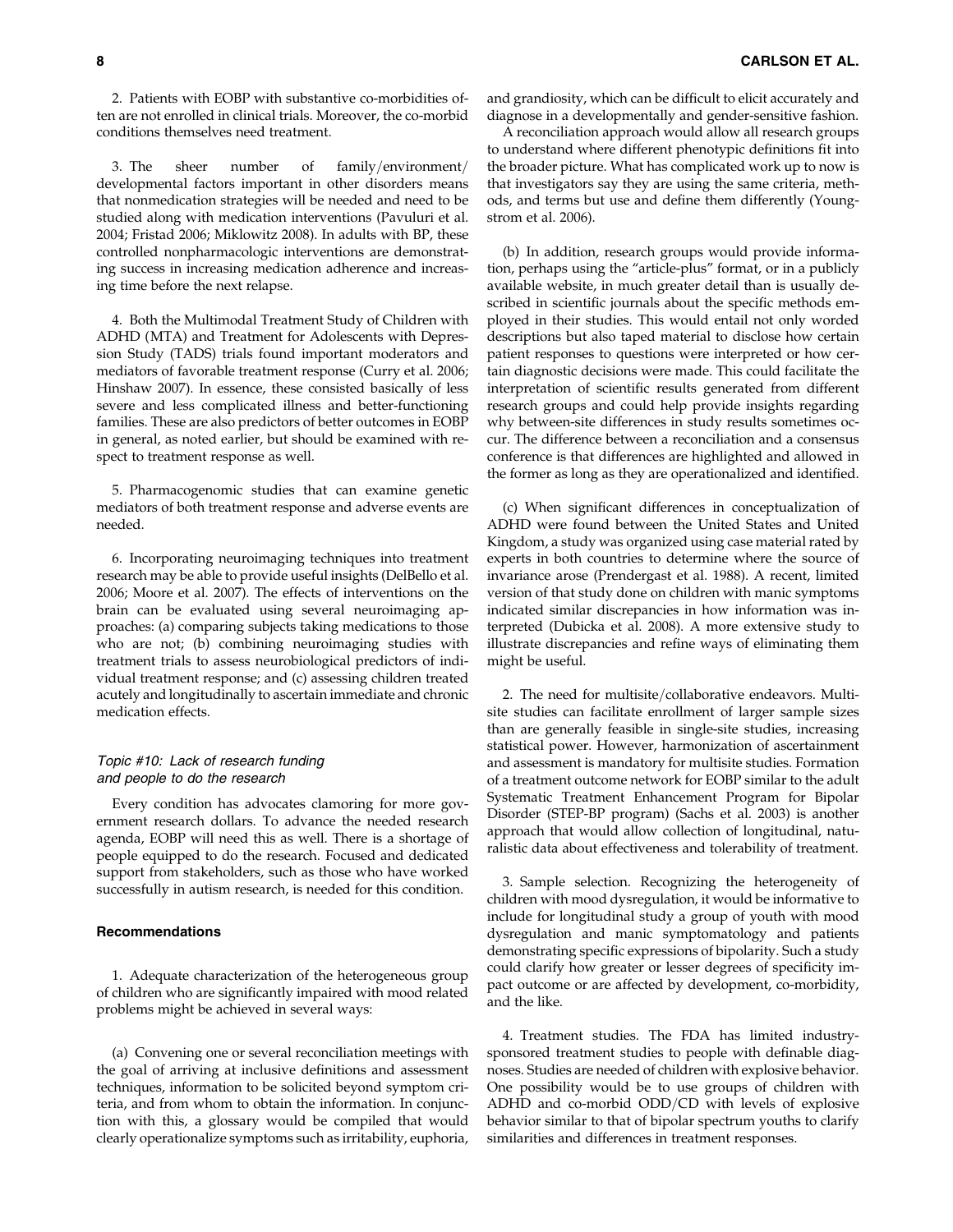Brain imaging and other neurobiological studies, including pharmacogenomic studies, should be added to treatment studies so that preliminary data regarding treatment response and adverse events would be available from those studies as well. Where existing treatment studies have used the same methodology, samples could be combined to increase power and examine response predictors.

5. Genetic studies. Longitudinal twin and sib-pair studies can be used to study potential protective factors (e.g., family cohesion, peer relations) and novel risk factors (e.g., being bullied, birth season). In addition, pathophysiological family studies designed to identify endophenotypes can facilitate molecular genetic studies. Such studies can combine neuroimaging and genetic techniques.

Assuming that some type of nosologic reconciliation can occur, new techniques on large singleton, twin, and family samples can be applied to EOBP. In recent months, wholegenome association, methylation, and copy number variation approaches have yielded exciting results in other complex disorders (diabetes, autism, etc.) and may offer promise in studies of EOBP. Additional strategies, such as the use of monozygotic twin pairs discordant for EOBP and offspring of twin designs, offer added new frontiers for inquiry. Each of these approaches will still depend on a clear taxonomic strategy.

6. Fiscal implications. Studies that include large number of subjects, multiple investigative sites, and longitudinal design will require specifically targeted Requests for Applications (RFAs) as well as new funding mechanisms and initiatives. Training grants to focus specifically on developing more investigators in the field of EOBP will increase the probability that key questions about EOBP may be answered. Combined private and government philanthropy, such as the relatively recently organized annual Pediatric Bipolar Conference, has been helpful in stimulating young investigators.

Given that the extent of bipolar spectrum disorders in adults is upwards of 4% (Merikangas et al. 2007), and that it is an early-onset and genetic disorder, then it is incumbent on us to find ways of diagnosing it early and preventing its progression. It is the hope of the Research Forum contributors that some of the deliberations will facilitate progress toward that end.

#### **Disclosures**

Dr. Carlson receives or has received research support, or has acted as an advisor/consultant and/or served as a speaker for Eli Lilly, Otsuka, Bristol-Myers Squibb, GlaxoSmithKline, and Lundbeck. Dr. Findling receives or has received research support, acted as a consultant, and/or served on a speaker's bureau for Abbott, Addrenex, AstraZeneca, Bristol-Myers Squibb, Forest, GlaxoSmithKline, Johnson & Johnson, Eli Lilly, Neuropharm, Novartis, Organon, Otsuka, Pfizer, Sanofi-Aventis, Sepracore, Shire, Solvay, Supernus Pharmaceuticals, and Wyeth. Dr. Post has been a consultant to and speaker for Abbott, AstraZeneca, Bristol-Myers Squibb, and GlaxoSmithKline. Dr. Birmaher's research is currently funded by the National Institute of Mental Health, and he has participated in forums sponsored by Forest Laboratories, Inc., Shire Pharmaceuticals, JAZZ Pharmaceuticals, Solvay Pharmaceuticals, Inc., and Abcomm, Inc. Dr. Blumberg has acted as a consultant to Pfizer. Dr. Correll has been a consultant to or has received honoraria from AstraZeneca, Bristol-Myers Squibb, Eli Lilly, Janssen, Otsuka, Pfizer, Supernus, and Vanda, and has served on the speaker's bureau of AstraZeneca, Bristol-Myers Squibb/Otsuka, and Pfizer. Dr. DelBello receives or has received research support from, served on a lecture bureau for, or has acted as a consultant/advisor or received honoraria from AstraZeneca, Bristol-Myers Squibb, Eli Lilly, France Foundation, GlaxoSmithKline, Janssen, Johnson & Johnson, Kappa Clinical, Martek, medical communications media, NARSAD, NIAAA, NIDA, NIMH, Pfizer, Repligen, Somerset, and Thrasher Foundation. Dr. Frazier receives or has received research support from Bristol-Myers Squibb, GlaxoSmithKline, Eli Lilly, Johnson & Johnson, Neuropharm, Otsuka, and Pfizer. Dr. Kowatch receives or has received research support from, acted as a consultant/advisor to, or served on a speaker's bureau for AstraZeneca, Child Adolescent Bipolar Foundation, Kappa, Medscape, NIMH, NICHD, Physicians Postgraduate Press, and the Stanley Research Foundation. Dr. Pavuluri's work is supported by NIH, NICHD, NARSAD, Dana Foundation, Colbeth Foundation, Abbott Pharmaceuticals (study medication), and Janssen Research Foundation (study medication); she has received grant support from GlaxoSmithKline and has served as a speaker for AstraZeneca in the past 3 years. Dr. Wagner has received research support from NIMH and has acted as a consultant to Abbott, AstraZeneca, Bristol-Myers Squibb, Eli Lilly, Forest Laboratories, Janssen, Jazz Pharmaceuticals, Novartis, Otsuka, Pfizer, and Solvay. Dr. Tohen is an employee of and stockholder for Eli Lilly & Co. The other authors have no financial ties or conflicts to disclose.

#### **References**

- Alloy LB, Abramson LY, Urosevic S, Walshaw PD, Nusslock R, Nereen AM: The psychosocial context of bipolar disorder: environmental, cognitive, and developmental risk factors. Clin Psychol Rev 25:1043–1075, 2005.
- Althoff RR, Faraone SV, Rettew DC, Morley CP, Hudziak JJ: Family, twin, adoption, and molecular genetic studies of juvenile bipolar disorder. Bipolar Disord 6:598–609, 2005.
- Althoff RR, Rettew DC, Faraone SV, Boomsma DI, Hudziak JJ: Latent class analysis shows strong heritability of the child behavior checklist-juvenile bipolar phenotype. Biol Psychiatry 60:903–911, 2006.
- American Psychiatric Association: Diagnostic and Statistical Manual of Mental Disorders, 4<sup>th</sup> edition (DSM-IV). Washington (DC): American Psychiatric Association, 1994.
- Andreasen NC: DSM and the death of phenomenology in America: An example of unintended consequences. Schizophr Bull. 33:108–112, 2007.
- Biederman J, Wozniak J, Kiely K, Ablon S, Faraone S, Mick E, Mundy E, Kraus I: CBCL clinical studies discriminate prepubertal children with structured interview-derived diagnosis of mania from those with ADHD. J Am Acad Child Adolesc Psychiatry 34:464–471, 1995.
- Biederman J, Mick E, Faraone SV, Van Patten S, Burback M, Wozniak J: A prospective follow-up study of pediatric bipolar disorder in boys with attention-deficit/hyperactivity disorder. J Affect Disord 82 (Suppl):S17–S23, 2004.
- Birmaher B, Axelson D, Strober M, Gill MK, Valeri S, Chiappetta L, Ryan N, Leonard H, Hunt J, Iyengar S, Keller M: Clinical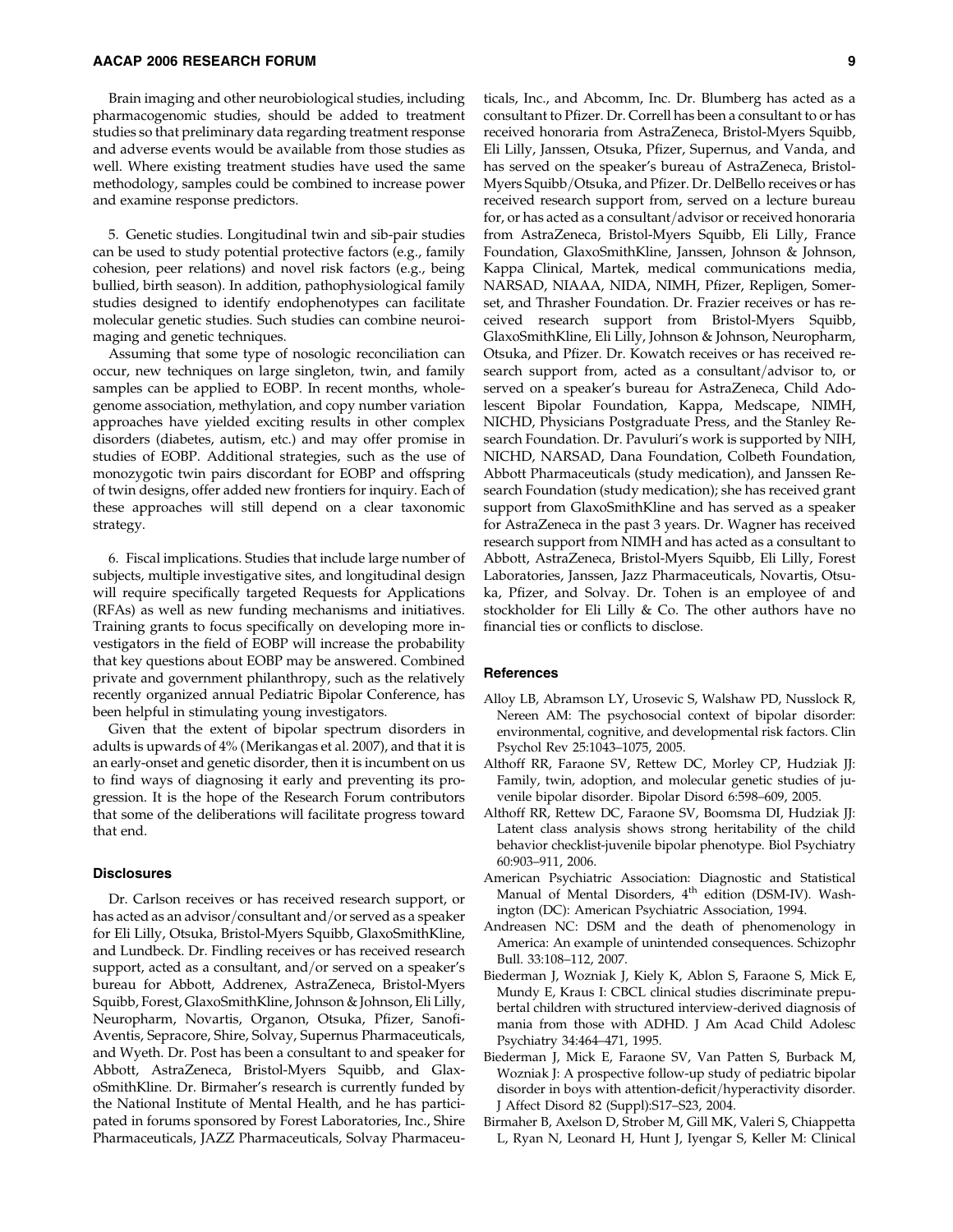course of children and adolescents with bipolar spectrum disorders. Arch Gen Psychiatry 63:175–183, 2006.

- Birmaher B, Axelson D, Goldstein B, Strober M, Gill MK, Hunt J, Houck P, Iyengar S, Kim E, Yen S, Esposito-Smythers C, Goldstein T, Ryan N, Keller M: Four-year longitudinal course of pediatric bipolar spectrum disorder. Am J Psychiatry (submitted).
- Blakemore SJ, Choudhury S: Development of the adolescent brain: Implications for executive function and social cognition. J Child Psychol Psychiatry 47:296–312, 2006.
- Blumberg HP, Krystal JH, Bansal R, Martin A, Dziura J, Durkin K, Martin L, Gerard E, Charney DS, Peterson BS: Age, rapidcycling, and pharmacotherapy effects on ventral prefrontal cortex in bipolar disorder: A cross-sectional study. Biol Psychiatry 59:611–618, 2006.
- Brotman MA, Schmajuk M, Rich BA, Dickstein DP, Guyer AE, Costello EJ, Egger HL, Angold A, Pine DS, Leibenluft E: Prevalence, clinical correlates, and longitudinal course of severe mood dysregulation in children. Biol Psychiatry. 60:991–997, 2006.
- Brotman MA, Kassem L, Reising MM, Guyer AE, Dickstein DP, Rich BA, Towbin KE, Pine DS, McMahon FJ, Leibenluft E: Parental diagnoses in youth with narrow phenotype bipolar disorder or severe mood dysregulation. Am J Psychiatry 164:1238–1241, 2007.
- Caplan R, Guthrie D, Tang B, Komo S, Asarnow RF: Thought disorder in childhood schizophrenia: Replication and update of concept. J Am Acad Child Adolesc Psychiatry 39:771–778, 2000.
- Carlson GA, Meyer SE: Phenomenology and diagnosis of bipolar disorder in children, adolescents, and adults: Complexities and developmental issues. Dev Psychopathol 18:939–969, 2006.
- Carlson GA, Bromet EJ, Driessens C, Mojtabai R, Schwartz JE: Age at onset, childhood psychopathology, and 2-year outcome in psychotic bipolar disorder. Am J Psychiatry 159:307– 309, 2002.
- Cicchetti D: The emergence of developmental psychopathology. Child Dev 55:1–7, 1984.
- Cohen NJ, Davine M, Meloche-Kelly M: Prevalence of unsuspected language disorders in a child psychiatric population. J Am Acad Child Adolesc Psychiatry 28:107–111, 1989.
- Cole PM, Hall SE: Emotion dysregulation as a risk factor for psychopathology. In: Child and Adolescent Psychopathology. Edited by Beauchaine TP, Hinshaw, SP. Hoboken (New Jersey): John Wiley & Sons, 2008, pp 265–300.
- Connor DF: Definitions and subtypes of aggressive behavior. In: Aggression and Antisocial Behavior in Children And Adolescents. New York (New York): Guilford Press, 2002, pp 1–27.
- Consoli A, Bouzamondo A, Guile´ JM, Lechat P, Cohen D: Comorbidity with ADHD decreases response to pharmacotherapy in children and adolescents with acute mania: Evidence from a metaanalysis. Can J Psychiatry 52:323–328, 2007.
- Correll CU, Penzner JB, Lencz T, Auther A, Smith CW, Malhotra AK, Kane JM, Cornblatt BA: Early identification and high-risk strategies for bipolar disorder. Bipolar Disord 9:324–338, 2007.
- Costello EJ, Pine D, Hammen C, March JS, Plotsky PM, Weissman MM, Biederman J, Goldsmith HH, Kaufman J, Lewinsohn PM, Hellander M, Hoagwood K, Koretz DS, Nelson CA, Leckman JF: Development and natural history of mood disorders. Biol Psychiatry 52:529–542, 2002.
- Curry J, Rohde P, Simons A, Silva S, Vitiello B, Kratochvil C, Reinecke M, Feeny N, Wells K, Pathak S, Weller E, Rosenberg D, Kennard B, Robinis M, Ginsburg G, March J; TADS Team:

Predictors and moderators of acute outcome in the Treatment for Adolescents with Depression Study (TADS). J Am Acad Child Adolesc Psychiatry 45:1427–1439, 2006.

- DelBello MP, Zimmerman ME, Adler CM, Mills NP, Getz GE, Strakowski SM: Magnetic resonance imaging analysis of amygdala and other subcortical brain regions in adolescents with bipolar disorder. Bipolar Disord 6:43–52, 2004.
- DelBello MP, Cecil KM, Adler CM, Daniels JP, Strakowski SM: Neurochemical effects of olanzapine in first-hospitalization manic adolescents: A proton magnetic resonance spectroscopy study. Neuropsychopharmacol 31:1264–1273, 2006.
- Dubicka B, Carlson GA, Vail A, Harrington R: Prepubertal mania: Diagnostic differences between US and UK clinicians. Eur Child Adolesc Psychiatry 17:153–161, 2008.
- Duffy A, Alda M, Crawford L, Milin R, Grof P: The early manifestations of bipolar disorder: A longitudinal prospective study of the offspring of bipolar parents. Bipolar Disord 9:828–838, 2007.
- Faraone SV, Glatt SJ, Su J, Tsuang MT: Three potential susceptibility loci shown by a genome-wide scan for regions influencing the age at onset of mania. Am J Psychiatry 61:625–630, 2004.
- Faraone SV, Lasky-Su J, Glatt SJ, Van Eerdewegh P, Tsuang MT: Early onset bipolar disorder: Possible linkage to chromosome 9q34. Bipolar Disord 8:144–151, 2006.
- Findling RL: The relevance of pharmacokinetic studies of antidepressants. Berlin (Germany), 16th World Congress of the International Association for Child and Adolescent Psychiatry and Allied Professions (IACAPAP), 2004.
- Fraguas D, de Castro MJ, Medina O, Parellada M, Moreno D, Graell M, Merchán-Naranjo J, Arango C: Does diagnostic classification of early-onset psychosis change over follow-up? Child Psychiatry Hum Dev 39:137–145, 2008.
- Frazier JA, Chiu S, Breeze JL, Makris N, Lange N, Kennedy DN, Herbert MR, Bent EK, Koneru VK, Dieterich ME, Hodge SM, Rauch SL, Grant PE, Cohen BM, Seidman LJ, Caviness VS, Biederman J: Structural brain magnetic resonance imaging of limbic and thalamic volumes in pediatric bipolar disorder. Am J Psychiatry 162:1256–1265, 2005.
- Fristad MA: Psychoeducational treatment for school-aged children with bipolar disorder. Dev Psychopathol 18:1289–1306, 2006.
- Galanter C, Goyal P, Jenna L, Fisher P: Sources of Diagnostic Variability in Pediatric Bipolar Disorder Diagnostic Instruments, Cambridge (Massachusetts), Childhood Bipolar Meeting, 2008.
- Geller B, Zimerman B, Williams M, Delbello MP, Frazier J, Beringer L: Phenomenology of prepubertal and early adolescent bipolar disorder: Examples of elated mood, grandiose behaviors, decreased need for sleep, racing thoughts and hypersexuality. J Child Adolesc Psychopharmacol 12:3–9, 2002.
- Geller B, Badner JA, Tillman R, Christian SL, Bolhofner K, Cook EH Jr: Linkage disequilibrium of the brain-derived neurotrophic factor Val66Met polymorphism in children with a prepubertal and early adolescent bipolar disorder phenotype. Am J Psychiatry 161:1698–1700, 2004a.
- Geller B, Tillman R, Craney JL, Bolhofner K: Four-year prospective outcome and natural history of mania in children with a prepubertal and early adolescent bipolar disorder phenotype. Am J Psychiatry 161:459–467, 2004b.
- Geller B, Tillman R, Bolhofner K, Zimerman B, Strauss NA, Kaufmann P: Controlled, blindly rated, direct-interview family study of a prepubertal and early-adolescent bipolar I disorder phenotype: Morbid risk, age at onset, and comorbidity. Arch Gen Psychiatry 63:1130–1138, 2006.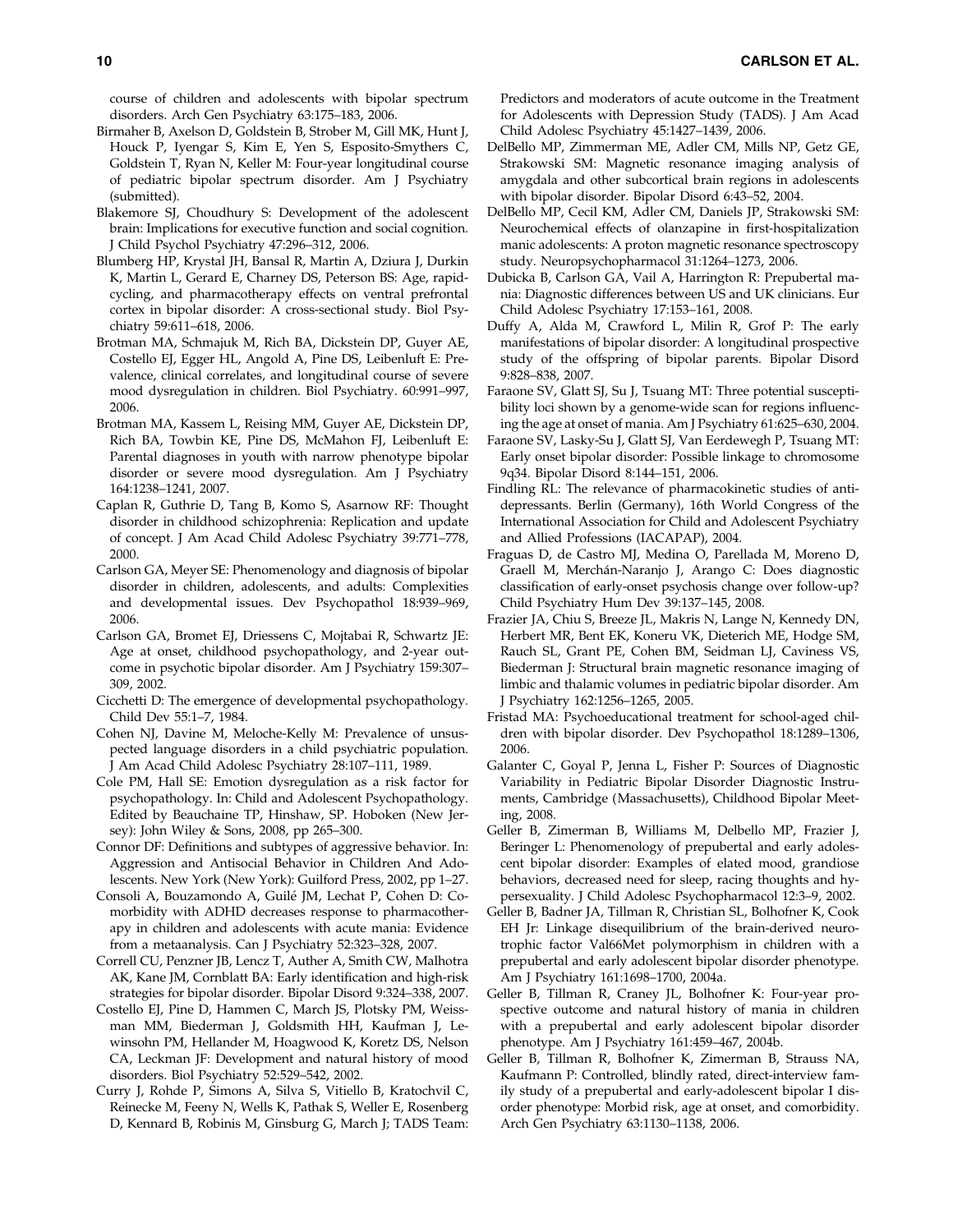- Goodwin FK, Jamison KR: Manic Depressive Illness: Bipolar Disorders and Recurrent Depression, 2<sup>nd</sup> edition. New York: Oxford University Press, 2007.
- Harrington R, Myatt T: Is preadolescent mania the same condition as adult mania? A British perspective. Biol Psychiatry 53:961–969, 2003.
- Hayden EP, Nurnberger JI Jr: Molecular genetics of bipolar disorder. Genes Brain Behav 5:85–95, 2006.
- Hillegers MH, Reichart CG, Wals M, Verhulst FC, Ormel J, Nolen WA: Five-year prospective outcome of psychopathology in the adolescent offspring of bipolar parents. Bipolar Disord 7:344–350, 2005.
- Hinshaw SP: Moderators and mediators of treatment outcome for youth with ADHD: Understanding for whom and how interventions work. J Pediatr Psychol 32:664–675, 2007.
- Hirschfeld RM, Vornik LA: Recognition and diagnosis of bipolar disorder. J Clin Psychiatry 65(15 Suppl):S5–S9, 2004.
- Hirshfeld-Becker DR, Biederman J, Henin A, Faraone SV, Dowd ST, De Petrillo LA, Markowitz SM, Rosenbaum JF: Psychopathology in the young offspring of parents with bipolar disorder: A controlled pilot study. Psychiatry Res 145:155–167, 2006.
- Hudziak JJ, Althoff RR, Derks EM, Faraone SV, Boomsma DI: Prevalence and genetic architecture of Child Behavior Checklist-juvenile bipolar disorder. Biol Psychiatry 58:562– 568, 2005.
- Jensen PS, Youngstrom EA, Steiner H, Findling RL, Meyer RE, Malone RP, Carlson GA, Coccaro EF, Aman MG, Blair J, Dougherty D, Ferris C, Flynn L, Green E, Hoagwood K, Hutchinson J, Laughren T, Leve LD, Novins DK, Vitiello B: Consensus report on impulsive aggression as a symptom across diagnostic categories in child psychiatry: Implications for medication studies. J Am Acad Child Adolesc Psychiatry 46:309–322, 2007.
- Kearns GL, Abdel-Rahman SM, Alander SW, Blowey DL, Leeder JS, Kauffman RE: Developmental pharmacology- drug disposition, action, and therapy in infants and children. N Engl J Med 349:1157–1167, 2003.
- Kendler KS, Gardner CO, Prescott CA: Are there sex differences in the reliability of a lifetime history of major depression and its predictors? Psychol Med 31:617–625, 2001.
- Kendler KS, Gardner CO, Prescott CA: Toward a comprehensive developmental model for major depression in men. Am J Psychiatry 163:115–124, 2006.
- Klein DN, Torpey DC, Bufferd SJ: Depressive Disorders. In: Child and Adolescent Psychopathology. Edited by Beauchaine TP, Hinshaw SP. Hoboken (New Jersey): John Wiley & Sons, 2008, pp 477–509.
- Kim EY, Miklowitz DJ, Biuckians A, Mullen K: Life stress and the course of early-onset bipolar disorder. J Affect Disord 99:37–44, 2007.
- Kraemer HC, Measelle JR, Ablow JC, Essex MJ, Boyce WT, Kupfer DJ: A new approach to integrating data from multiple informants in psychiatric assessment and research: Mixing and matching contexts and perspectives. Am J Psychiatry 160:1566–1577, 2003.
- Lahey, B: Oppositional defiant disorder, conduct disorder and juvenile delinquency. In: Child and Adolescent Psychopathology. Edited by Beauchaine TP, Hinshaw SP. Hoboken (New Jersey): John Wiley & Sons, 2008, pp 335–369.
- Lapalme M, Hodgins S, LaRoche C: Children of parents with bipolar disorder: A metaanalysis of risk for mental disorders. Can J Psychiatry 42:623–631, 1997.
- Leibenluft E, Charney DS, Towbin KE, Bhangoo RK, Pine DS: Defining clinical phenotypes of juvenile mania. Am J Psychiatry 160:430–437, 2003.
- Leverich GS, McElroy SL, Suppes T, Keck PE Jr, Denicoff KD, Nolen WA, Altshuler LL, Rush AJ, Kupka R, Frye MA, Autio KA, Post RM: Early physical and sexual abuse associated with an adverse course of bipolar illness. Biol Psychiatry 51:288– 297, 2002.
- Maziade M, Bouchard S, Gingras N, Charron L, Cardinal A, Roy MA, Gauthier B, Tremblay G, Côté S, Fournier C, Boutin P, Hamel M, Mérette C, Martinez M: Long-term stability of diagnosis and symptom dimensions in a systematic sample of patients with onset of schizophrenia in childhood and early adolescence. II: Postnegative distinction and childhood predictors of adult outcome. Br J Psychiatry 169:371–378, 1996.
- Merikangas KR, Akiskal HS, Angst J, Greenberg PE, Hirschfeld RM, Petukhova M, Kessler RC. Lifetime and 12-month prevalence of bipolar spectrum disorder in the National Comorbidity Survey replication. Arch Gen Psychiatry. 64:543–52, 2007.
- Meyer SE, Carlson GA, Wiggs EA, Martinez PE, Ronsaville DS, Klimes-Dougan B, Gold PW, Radke-Yarrow M: A prospective study of the association among impaired executive functioning, childhood attentional problems, and the development of bipolar disorder. Dev Psychopathol 16:461–476, 2004.
- Meyer SE, Carlson GA, Wiggs EA, Ronsaville DS, Martinez PE, Klimes-Dougan B, Gold PW, Radke-Yarrow M: A prospective high-risk study of the association among maternal negativity, apparent frontal lobe dysfunction, and the development of bipolar disorder. Dev Psychopathol 18:573–589, 2006.
- Meyer SE, Carlson GA, Youngstrom E, Ronsaville DS, Martinez PE, Gold PW, Hakak R, Radke-Yarrow M: Long-term outcomes of youth who manifested the CBCL-pediatric bipolar disorder phenotype during childhood and/or adolescence. J Affect Disord (epub before print July 15, 2008).
- Mick E, Spencer T, Wozniak J, Biederman J: Heterogeneity of irritability in attention-deficit/hyperactivity disorder subjects with and without mood disorders. Biol Psychiatry 58:576–582, 2005.
- Miklowitz DJ: Adjunctive psychotherapy for bipolar disorder: State of the evidence. Am J Psychiatry. 165:1408–1419, 2008.
- Moffitt TE, Caspi A, Rutter M: Strategy for investigating interactions between measured genes and measured environments. Arch Gen Psychiatry 62:473–481, 2005.
- Moore CM, Biederman J, Wozniak J, Mick E, Aleardi M, Wardrop M, Dougherty M, Harpold T, Hammerness P, Randall E, Lyoo IK, Renshaw PF: Mania, glutamate/glutamine and risperidone in pediatric bipolar disorder: A proton magnetic resonance spectroscopy study of the anterior cingulated cortex. J Affect Disord 99:19–25, 2007.
- O'Connor MJ, Shah B, Whaley S, Cronin P, Gunderson B, Graham J: Psychiatric illness in a clinical sample of children with prenatal alcohol exposure. Am J Drug Alcohol Abuse 28:743– 754, 2002.
- Pavuluri MN, Graczyk PA, Henry DB, Carbray JA, Heidenreich J, Miklowitz DJ: Child- and family-focused cognitive behavioral therapy for pediatric bipolar disorder: Development and preliminary results. J Am Acad Child Adolesc Psychiatry 43:528–537, 2004.
- Pavuluri MN, Birmaher B, Naylor MW: Pediatric bipolar disorder: A review of the past 10 years. J Am Acad Child Adolesc Psychiatry 44:846–871, 2005.